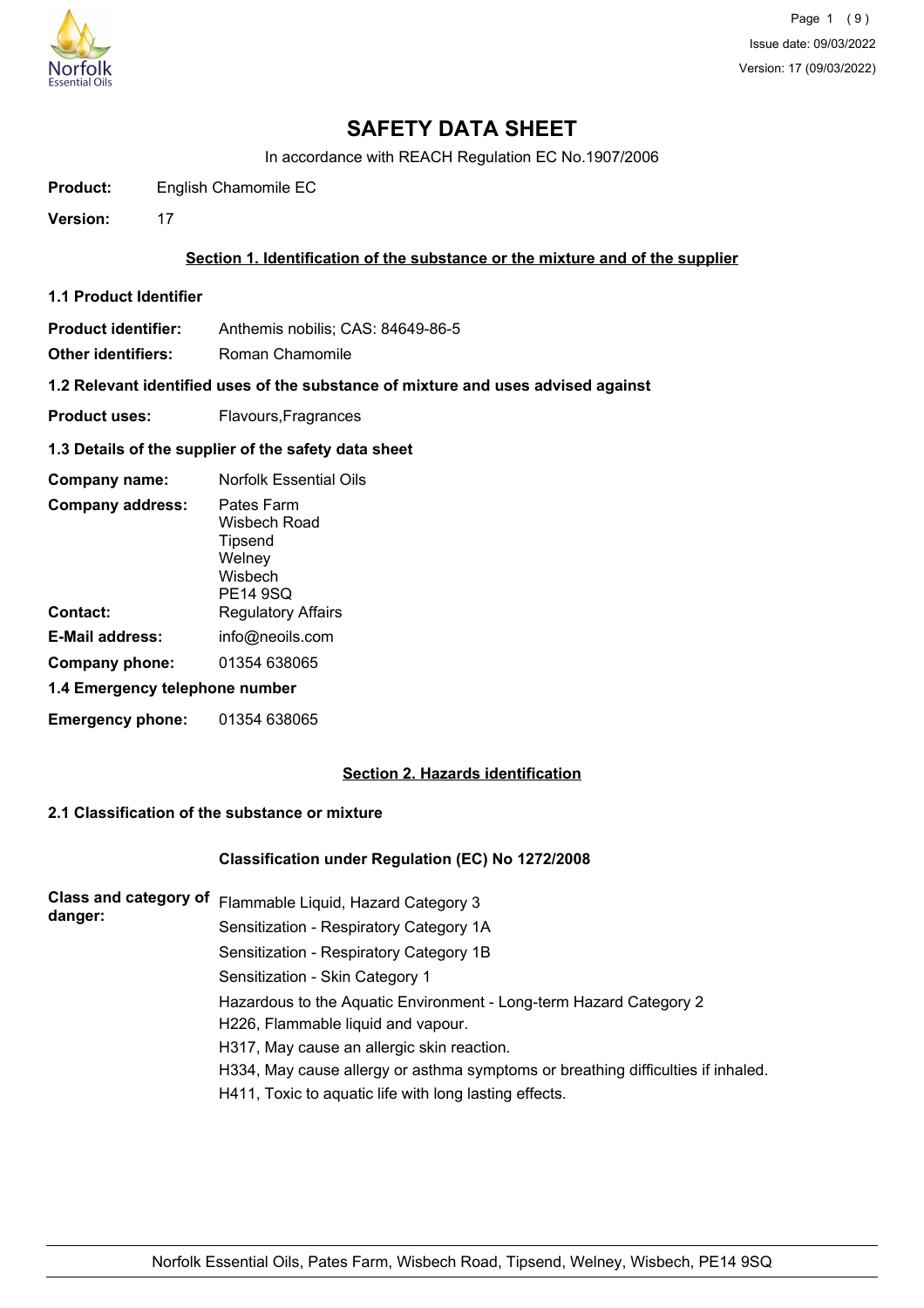

In accordance with REACH Regulation EC No.1907/2006

| English Chamomile EC<br><b>Product:</b> |
|-----------------------------------------|
|-----------------------------------------|

- Version: 17
- **2.2 Label elements**

|                                     | Classification under Regulation (EC) No 1272/2008                                                                                                                                                                                                                                                                                                                                                                                                                                                                                                                                                                                                                                                                                                                                                                                                                                                                                                                                                                                                                                                                                                                                                                                                                                                                                                                                                                                                                              |
|-------------------------------------|--------------------------------------------------------------------------------------------------------------------------------------------------------------------------------------------------------------------------------------------------------------------------------------------------------------------------------------------------------------------------------------------------------------------------------------------------------------------------------------------------------------------------------------------------------------------------------------------------------------------------------------------------------------------------------------------------------------------------------------------------------------------------------------------------------------------------------------------------------------------------------------------------------------------------------------------------------------------------------------------------------------------------------------------------------------------------------------------------------------------------------------------------------------------------------------------------------------------------------------------------------------------------------------------------------------------------------------------------------------------------------------------------------------------------------------------------------------------------------|
| Signal word:                        | Danger                                                                                                                                                                                                                                                                                                                                                                                                                                                                                                                                                                                                                                                                                                                                                                                                                                                                                                                                                                                                                                                                                                                                                                                                                                                                                                                                                                                                                                                                         |
| <b>Hazard statements:</b>           | H226, Flammable liquid and vapour.<br>H317, May cause an allergic skin reaction.<br>H334, May cause allergy or asthma symptoms or breathing difficulties if inhaled.<br>H411, Toxic to aquatic life with long lasting effects.                                                                                                                                                                                                                                                                                                                                                                                                                                                                                                                                                                                                                                                                                                                                                                                                                                                                                                                                                                                                                                                                                                                                                                                                                                                 |
| <b>M</b> factor:                    | None                                                                                                                                                                                                                                                                                                                                                                                                                                                                                                                                                                                                                                                                                                                                                                                                                                                                                                                                                                                                                                                                                                                                                                                                                                                                                                                                                                                                                                                                           |
| <b>Supplemental</b><br>Information: | None                                                                                                                                                                                                                                                                                                                                                                                                                                                                                                                                                                                                                                                                                                                                                                                                                                                                                                                                                                                                                                                                                                                                                                                                                                                                                                                                                                                                                                                                           |
| Precautionary<br>statements:        | P210, Keep away from heat, sparks, open flames and hot surfaces. - No smoking.<br>P233, Keep container tightly closed.<br>P240, Ground/bond container and receiving equipment.<br>P241, Use explosion-proof electrical, ventilating and lighting equipment.<br>P242, Use only non-sparking tools.<br>P243, Take precautionary measures against static discharge.<br>P261, Avoid breathing vapour or dust.<br>P272, Contaminated work clothing should not be allowed out of the workplace.<br>P273, Avoid release to the environment.<br>P280, Wear protective gloves/eye protection/face protection.<br>P285, In case of inadequate ventilation wear respiratory protection.<br>P303/361/353, IF ON SKIN (or hair): Remove/take off immediately all contaminated clothing.<br>Rinse skin with water/shower.<br>P304/341, IF INHALED: If breathing is difficult, remove victim to fresh air and keep at rest in a<br>position comfortable for breathing.<br>P333/313, If skin irritation or rash occurs: Get medical advice/attention.<br>P342/311, If experiencing respiratory symptoms: Call a POISON CENTRE or a<br>doctor/physician.<br>P363, Wash contaminated clothing before reuse.<br>P370/378, In case of fire: Use carbon dioxide, dry chemical, foam for extinction.<br>P391, Collect spillage.<br>P403/235, Store in a well-ventilated place. Keep cool.<br>P501, Dispose of contents/container to approved disposal site, in accordance with local<br>regulations. |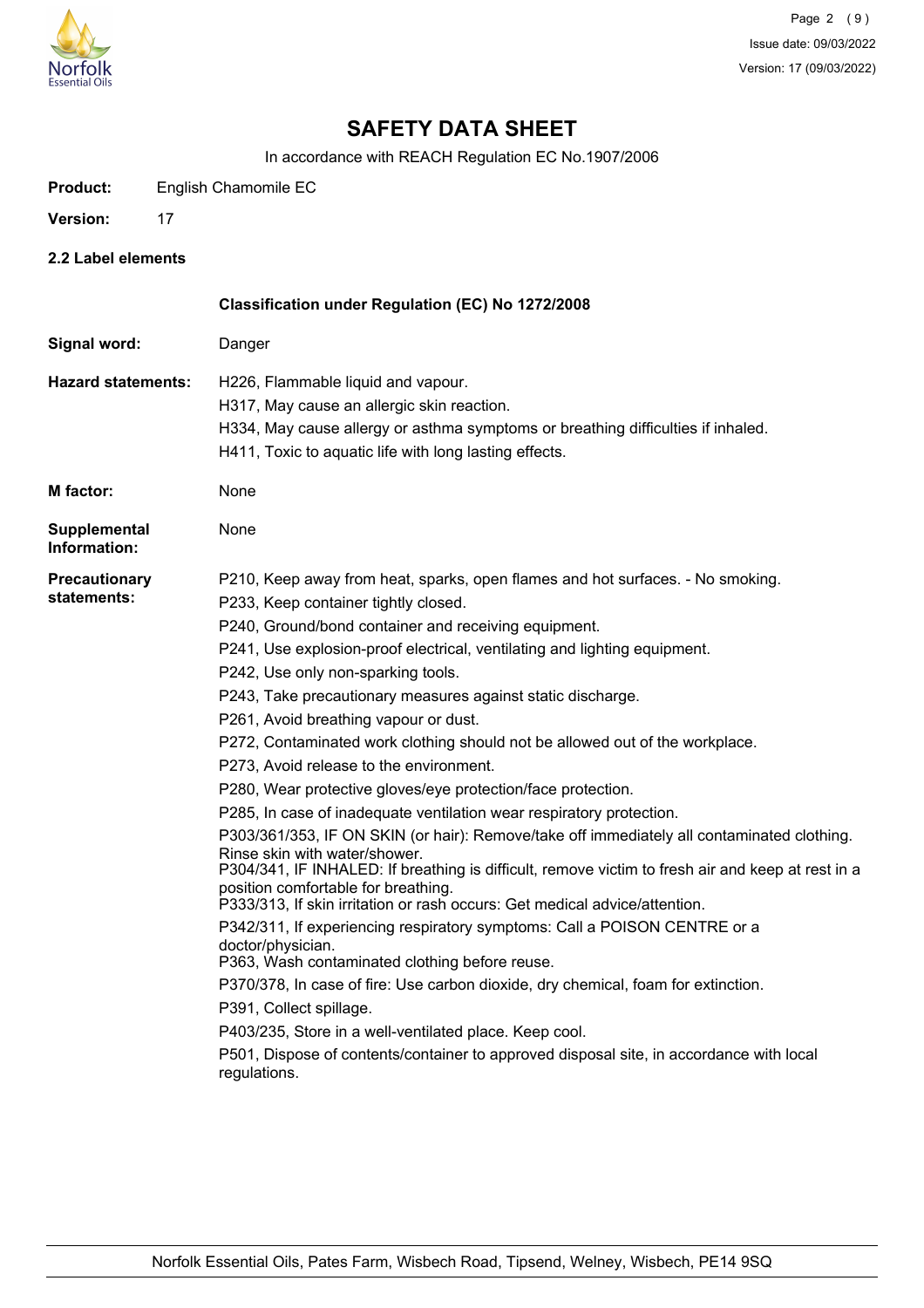

Page 3 (9) Issue date: 09/03/2022 Version: 17 (09/03/2022)

# **SAFETY DATA SHEET**

In accordance with REACH Regulation EC No.1907/2006

| <b>Product:</b>   | English Chamomile EC |  |  |
|-------------------|----------------------|--|--|
| Version:          | 17                   |  |  |
| Pictograms:       |                      |  |  |
| 2.3 Other hazards |                      |  |  |
| Other hazards:    | None                 |  |  |

## **Section 3. Composition / information on ingredients**

### **3.1 Substances**

**Product identifier:** Anthemis nobilis; CAS: 84649-86-5

#### **Contains:**

| <b>Name</b>                   | <b>CAS</b> | <b>EC</b> | <b>REACH Registration</b><br>No. | $\%$        | <b>Classification for</b><br>(CLP) 1272/2008                                                                                        |
|-------------------------------|------------|-----------|----------------------------------|-------------|-------------------------------------------------------------------------------------------------------------------------------------|
| alpha-Pinene                  | 80-56-8    | 201-291-9 |                                  | $5 - 10%$   | Flam. Liq. 3-Skin Irrit.<br>2-Skin Sens. 1B-Asp.<br>Tox 1-Aquatic Acute 1-<br>Aquatic Chronic 1;<br>H226-H304-H315-<br>lH317-H410.- |
| 2-Methylbutyl<br>methacrylate | 60608-94-8 |           |                                  | $1 - 5%$    | Skin Irrit. 2-Eye Irrit. 2-<br>STOT SE 3; H315-<br>H319-H335.-                                                                      |
| Isobutyl methacrylate         | 97-86-9    | 202-613-0 |                                  | $1 - 5%$    | Flam. Liq. 3-Skin Irrit.<br>2-Eye Irrit. 2-Skin Sens.<br>1B-STOT SE 3-Aquatic<br>Acute 1;H226-H315-<br>H317-H319-H335-<br>H400.-    |
| Camphene                      | 79-92-5    | 201-234-8 |                                  | $0.1 - 1\%$ | Flam. Liq. 3-Flam. Sol.<br>2-Aquatic Acute 1-<br>Aquatic Chronic 1;<br>H226-H228-H410.-                                             |
| Ibeta-Pinene                  | 127-91-3   | 204-872-5 |                                  | $0.1 - 1\%$ | Flam. Liq. 3-Skin Irrit.<br>2-Skin Sens. 1B-Asp.<br>Tox 1-Aquatic Acute 1-<br>Aquatic Chronic 1;<br>H226-H304-H315-<br>H317-H410.-  |

## **Section 4. First-aid measures**

## **4.1 Description of first aid measures**

**Inhalation:** IF INHALED: If breathing is difficult, remove victim to fresh air and keep at rest in a position comfortable for breathing. **Eye exposure:** Flush immediately with water for at least 15 minutes. Contact physician if symptoms persist. **Skin exposure:** IF ON SKIN (or hair): Remove/take off immediately all contaminated clothing. Rinse skin with

Norfolk Essential Oils, Pates Farm, Wisbech Road, Tipsend, Welney, Wisbech, PE14 9SQ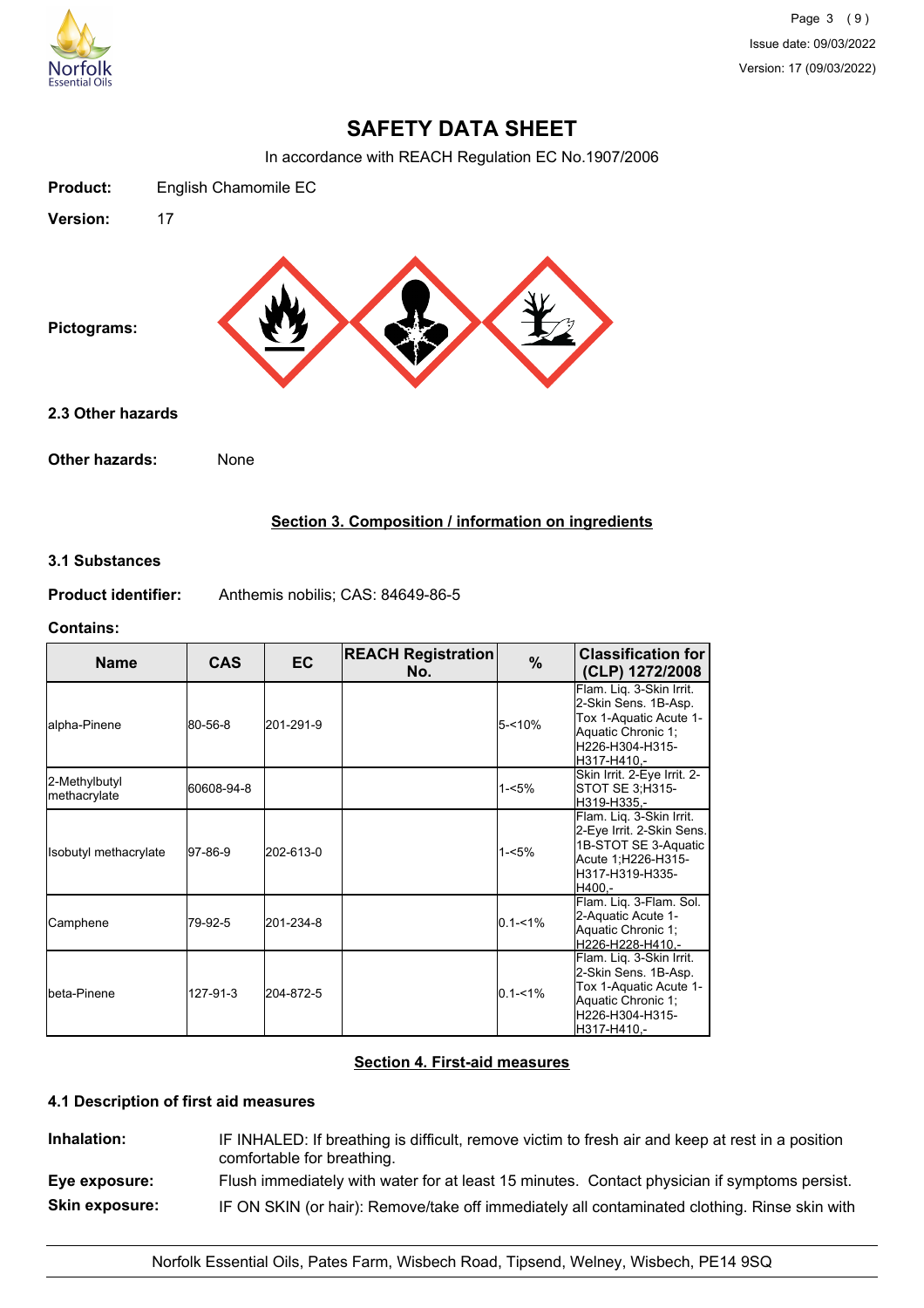

Page 4 (9) Issue date: 09/03/2022 Version: 17 (09/03/2022)

# **SAFETY DATA SHEET**

In accordance with REACH Regulation EC No.1907/2006

**Product:** English Chamomile EC

**Version:** 17

water/shower.

**Ingestion:** Rinse mouth with water and obtain medical attention.

### **4.2 Most important symptoms and effects, both acute and delayed**

May cause an allergic skin reaction.

May cause allergy or asthma symptoms or breathing difficulties if inhaled.

### **4.3 Indication of any immediate medical attention and special treatment needed**

None expected, see Section 4.1 for further information.

## **SECTION 5: Firefighting measures**

#### **5.1 Extinguishing media**

Suitable media: Carbon dioxide, Dry chemical, Foam.

### **5.2 Special hazards arising from the substance or mixture**

In case of fire, may be liberated: Carbon monoxide, Unidentified organic compounds.

## **5.3 Advice for fire fighters:**

In case of insufficient ventilation, wear suitable respiratory equipment.

## **Section 6. Accidental release measures**

## **6.1 Personal precautions, protective equipment and emergency procedures:**

Avoid inhalation. Avoid contact with skin and eyes. See protective measures under Section 7 and 8.

#### **6.2 Environmental precautions:**

Keep away from drains, surface and ground water, and soil.

## **6.3 Methods and material for containment and cleaning up:**

Remove ignition sources. Provide adequate ventilation. Avoid excessive inhalation of vapours. Contain spillage immediately by use of sand or inert powder. Dispose of according to local regulations.

## **6.4 Reference to other sections:**

Also refer to sections 8 and 13.

## **Section 7. Handling and storage**

## **7.1 Precautions for safe handling:**

Keep away from heat, sparks, open flames and hot surfaces. - No smoking.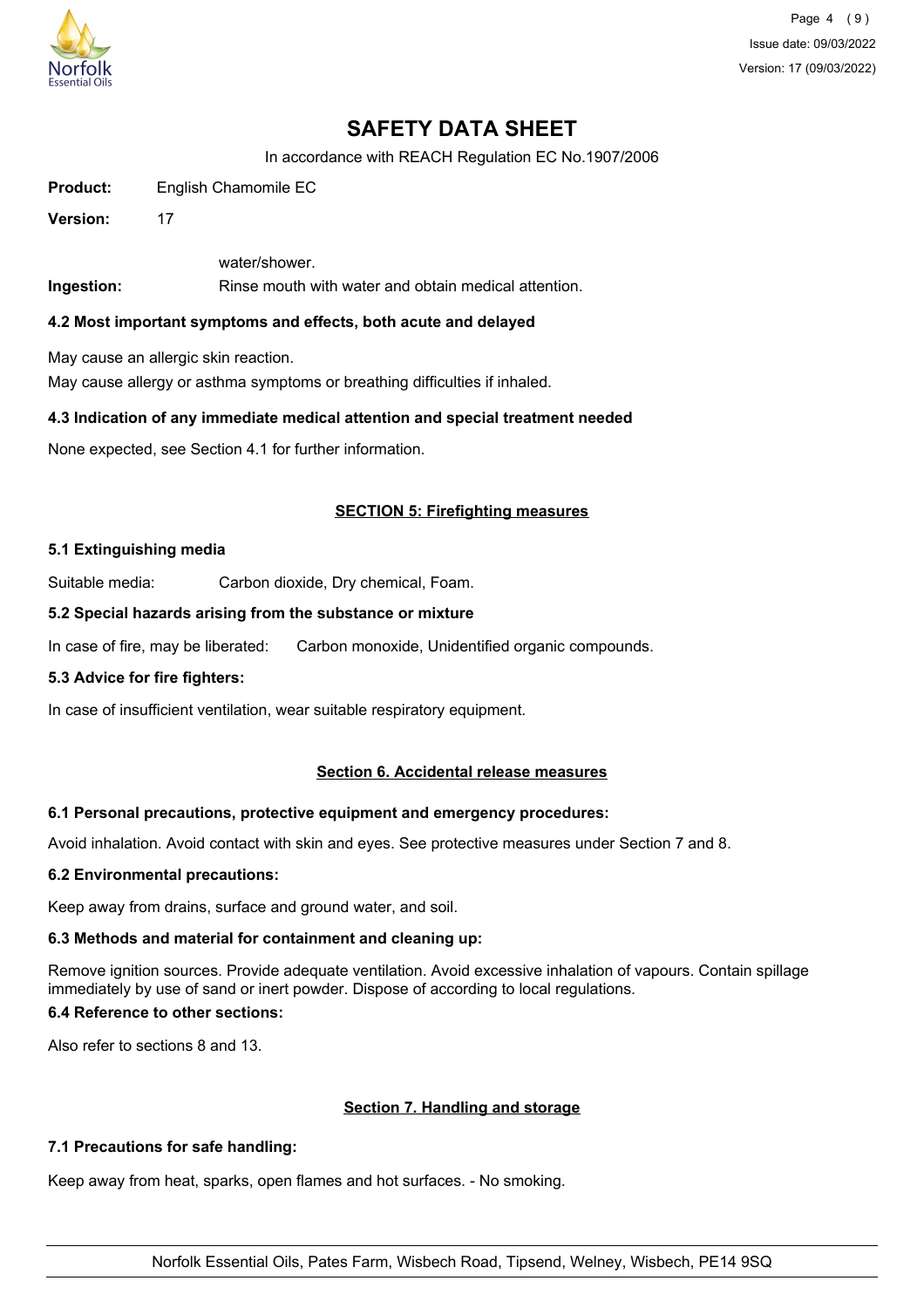

Page 5 (9) Issue date: 09/03/2022 Version: 17 (09/03/2022)

# **SAFETY DATA SHEET**

In accordance with REACH Regulation EC No.1907/2006

**Product:** English Chamomile EC

**Version:** 17

## **7.2 Conditions for safe storage, including any incompatibilities:**

Ground/bond container and receiving equipment. Use only non-sparking tools. Take precautionary measures against static discharge.

## **7.3 Specific end use(s):**

Flavours,Fragrances: Use in accordance with good manufacturing and industrial hygiene practices.

## **Section 8. Exposure controls/personal protection**

#### **8.1 Control parameters**

Workplace exposure limits: Not Applicable

## **8.2 Exposure Controls**

#### **Eye / Skin Protection**

Wear protective gloves/eye protection/face protection

#### **Respiratory Protection**

Ensure adequate and ongoing ventilation is maintained in order to prevent build up of excessive vapour and to ensure occupational exposure limits are adhered to. If appropriate, and depending on your patterns and volumes of use, the following engineering controls may be required as additional protective measures: a) Isolate mixing rooms and other areas where this material is used or openly handled. Maintain these areas under negative air pressure relative to the rest of the plant. b) Employ the use of Personal protective equipment - an approved, properly fitted respirator with organic vapour cartridges or canisters and particulate filters. c) Use local exhaust ventilation around open tanks and other open sources of potential exposures in order to avoid excessive inhalation, including places where this material is openly weighed or measured. In addition, use general dilution ventilation of the work area to eliminate or reduce possible worker exposures. d) Use closed systems for transferring and processing this material.

Also refer to Sections 2 and 7.

## **Section 9. Physical and chemical properties**

#### **9.1 Information on basic physical and chemical properties**

| Appearance:                                   | Not determined                               |
|-----------------------------------------------|----------------------------------------------|
| Odour:                                        | Not determined                               |
| <b>Odour threshold:</b>                       | Not determined                               |
| pH:                                           | Not determined                               |
| Melting point / freezing point:               | Not determined                               |
| Initial boiling point / range:                | Not determined                               |
| <b>Flash point:</b>                           | 54 $^{\circ}$ C                              |
| <b>Evaporation rate:</b>                      | Not determined                               |
| Flammability (solid, gas):                    | Not determined                               |
| Upper/lower flammability or explosive limits: | Product does not present an explosion hazard |
| Vapour pressure:                              | Not determined                               |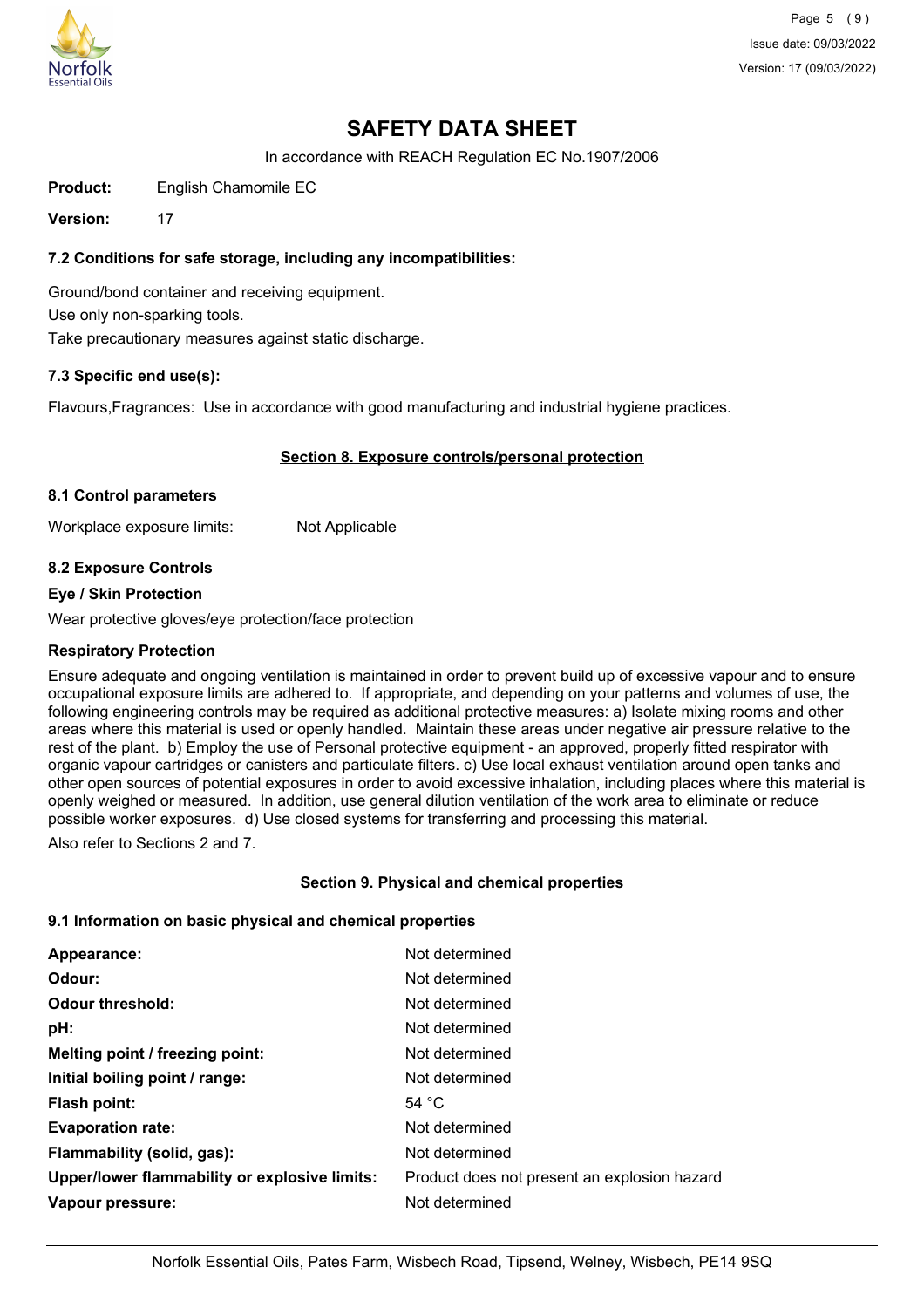

Page 6 (9) Issue date: 09/03/2022 Version: 17 (09/03/2022)

# **SAFETY DATA SHEET**

In accordance with REACH Regulation EC No.1907/2006

**Product:** English Chamomile EC

**Version:** 17

| Not determined    |
|-------------------|
| $0.8900 - 0.9200$ |
| Not determined    |
| Not determined    |
| Not determined    |
| Not determined    |
| Not determined    |
| Not expected      |
| Not expected      |
|                   |

**9.2 Other information:** None available

## **Section 10. Stability and reactivity**

### **10.1 Reactivity:**

Presents no significant reactivity hazard, by itself or in contact with water.

### **10.2 Chemical stability:**

Good stability under normal storage conditions.

## **10.3 Possibility of hazardous reactions:**

Not expected under normal conditions of use.

## **10.4 Conditions to avoid:**

Avoid extreme heat.

## **10.5 Incompatible materials:**

Avoid contact with strong acids, alkalis or oxidising agents.

#### **10.6 Hazardous decomposition products:**

Not expected.

## **Section 11. Toxicological information**

## **11.1 Information on toxicological effects**

| <b>Acute Toxicity:</b>                    | Based on available data the classification criteria are not met. |
|-------------------------------------------|------------------------------------------------------------------|
| <b>Acute Toxicity Oral</b>                | >5000                                                            |
| <b>Acute Toxicity Dermal</b>              | Not Applicable                                                   |
| <b>Acute Toxicity Inhalation</b>          | Not Available                                                    |
| <b>Skin corrosion/irritation:</b>         | Based on available data the classification criteria are not met. |
| Serious eye damage/irritation:            | Based on available data the classification criteria are not met. |
| <b>Respiratory or skin sensitisation:</b> | Sensitization - Respiratory Category 1A                          |
|                                           | Sensitization - Respiratory Category 1B                          |
|                                           | Sensitization - Skin Category 1                                  |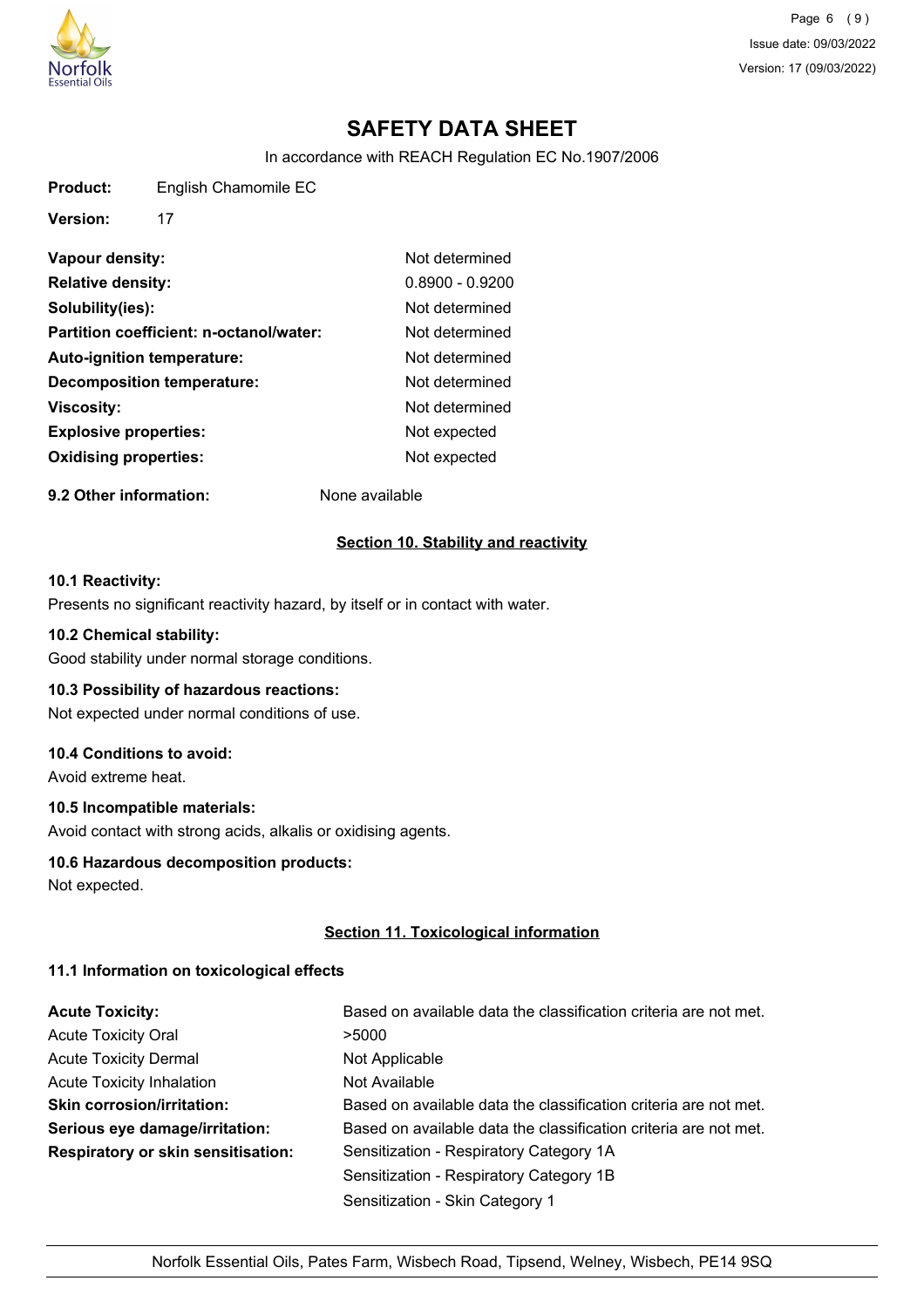

In accordance with REACH Regulation EC No.1907/2006

| <b>Product:</b> | English Chamomile EC |
|-----------------|----------------------|
|-----------------|----------------------|

**Version:** 17

Germ cell mutagenicity: Based on available data the classification criteria are not met. **Carcinogenicity:** Based on available data the classification criteria are not met. **Reproductive toxicity:** Based on available data the classification criteria are not met. **STOT-single exposure:** Based on available data the classification criteria are not met. **STOT-repeated exposure:** Based on available data the classification criteria are not met. **Aspiration hazard:** Based on available data the classification criteria are not met.

#### **Information about hazardous ingredients in the mixture**

Not Applicable

Refer to Sections 2 and 3 for additional information.

## **Section 12. Ecological information**

#### **12.1 Toxicity:**

Toxic to aquatic life with long lasting effects.

| 12.2 Persistence and degradability:                                      | Not available |
|--------------------------------------------------------------------------|---------------|
| 12.3 Bioaccumulative potential:                                          | Not available |
| 12.4 Mobility in soil:                                                   | Not available |
| 12.5 Results of PBT and vPvB assessment:                                 |               |
| This substance does not meet the PBT/vPvB criteria of REACH, annex XIII. |               |
| 12.6 Other adverse effects:                                              | Not available |
|                                                                          |               |

## **Section 13. Disposal considerations**

### **13.1 Waste treatment methods:**

Dispose of in accordance with local regulations. Avoid disposing into drainage systems and into the environment. Empty containers should be taken to an approved waste handling site for recycling or disposal.

## **Section 14. Transport information**

| 14.1 UN number:                    | UN1169                                                                        |
|------------------------------------|-------------------------------------------------------------------------------|
| 14.2 UN Proper Shipping Name:      | EXTRACTS, AROMATIC, LIQUID                                                    |
| 14.3 Transport hazard class(es):   | 3                                                                             |
| <b>Sub Risk:</b>                   |                                                                               |
| 14.4. Packing Group:               | Ш                                                                             |
| <b>14.5 Environmental hazards:</b> | This is an environmentally hazardous substance.                               |
| 14.6 Special precautions for user: | None additional                                                               |
|                                    | 14.7 Transport in bulk according to Annex II of MARPOL73/78 and the IBC Code: |

Not applicable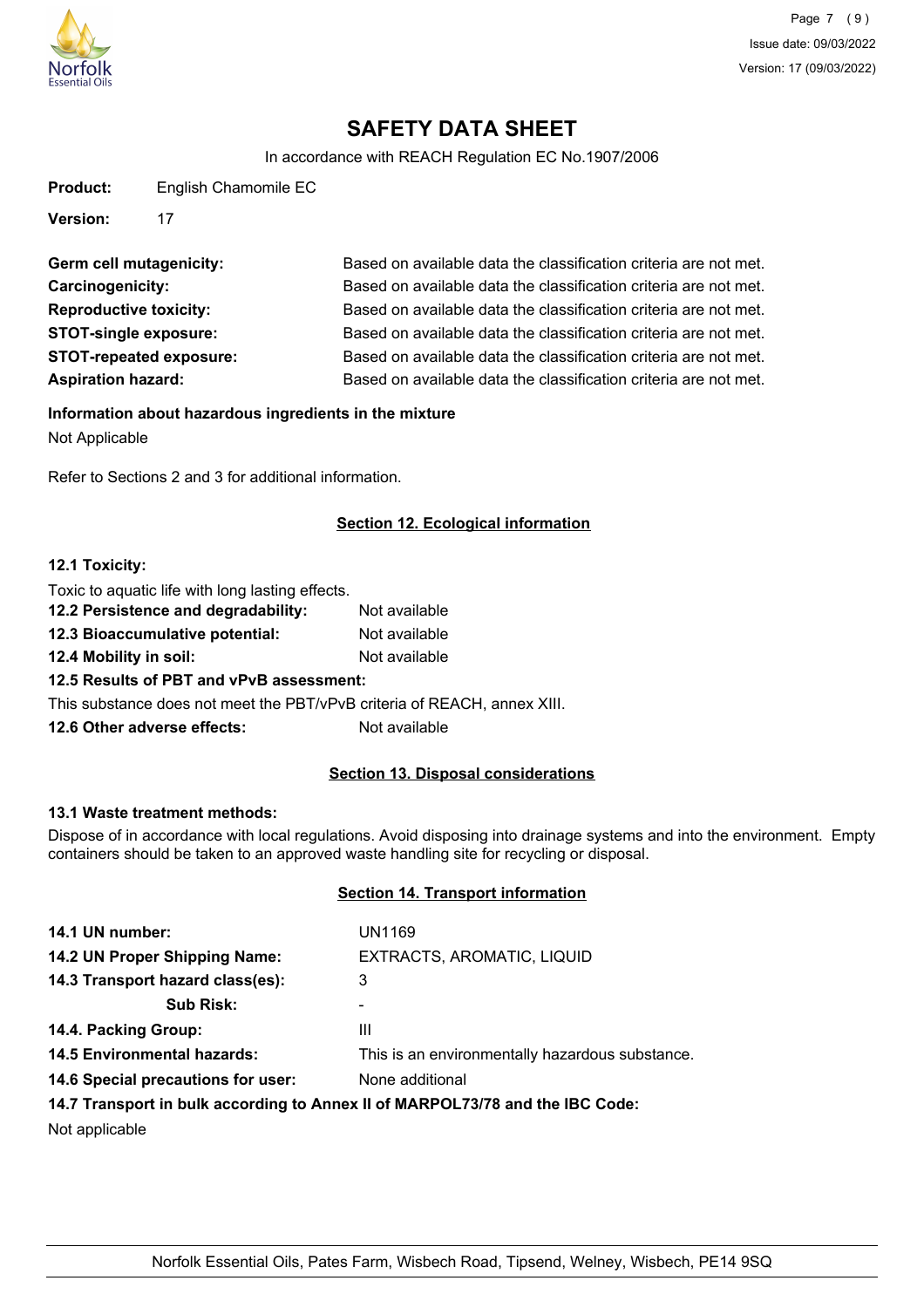

Page 8 (9) Issue date: 09/03/2022 Version: 17 (09/03/2022)

# **SAFETY DATA SHEET**

In accordance with REACH Regulation EC No.1907/2006

**Product:** English Chamomile EC

**Version:** 17

## **Section 15. Regulatory information**

## **15.1 Safety, health and environmental regulations/legislation specific for the substance or mixture**

Water Hazard Class (WGK): 2

## **15.2 Chemical Safety Assessment**

A Chemical Safety Assessment has not been carried out for this product.

| Section 16. Other information |  |  |
|-------------------------------|--|--|
|                               |  |  |

| <b>Concentration % Limits:</b>  | EH C2=36.66% EH C3=3.67% SS 1=18.25% |
|---------------------------------|--------------------------------------|
| <b>Total Fractional Values:</b> | EH C2=2.73 EH C3=27.28 SS 1=5.48     |

## **Key to revisions:**

1.2 Relevant identified uses of the substance of mixture and uses advised against Concentration % Limits SECTION 3: Composition/information on ingredients Total Fractional Values

#### **Key to abbreviations:**

| <b>Abbreviation</b> | <b>Meaning</b>                                                           |  |
|---------------------|--------------------------------------------------------------------------|--|
| Aquatic Acute 1     | Hazardous to the Aquatic Environment - Acute Hazard Category 1           |  |
| Aquatic Chronic 1   | Hazardous to the Aquatic Environment - Long-term Hazard Category 1       |  |
| Asp. Tox 1          | Aspiration Hazard Category 1                                             |  |
| Eye Irrit. 2        | Eye Damage / Irritation Category 2                                       |  |
| Flam. Liq. 3        | Flammable Liquid, Hazard Category 3                                      |  |
| Flam. Sol. 2        | Flammable Solid, Hazard Category 2                                       |  |
| H <sub>226</sub>    | Flammable liquid and vapour.                                             |  |
| H228                | Flammable solid.                                                         |  |
| H304                | May be fatal if swallowed and enters airways.                            |  |
| H315                | Causes skin irritation.                                                  |  |
| H317                | May cause an allergic skin reaction.                                     |  |
| H319                | Causes serious eye irritation.                                           |  |
| H335                | May cause respiratory irritation.                                        |  |
| H400                | Very toxic to aquatic life.                                              |  |
| H410                | Very toxic to aquatic life with long lasting effects.                    |  |
| P210                | Keep away from heat, sparks, open flames and hot surfaces. - No smoking. |  |
| P233                | Keep container tightly closed.                                           |  |
| P240                | Ground/bond container and receiving equipment.                           |  |
| P241                | Use explosion-proof electrical, ventilating and lighting equipment.      |  |
| P242                | Use only non-sparking tools.                                             |  |
| P243                | Take precautionary measures against static discharge.                    |  |
| P261                | Avoid breathing vapour or dust.                                          |  |